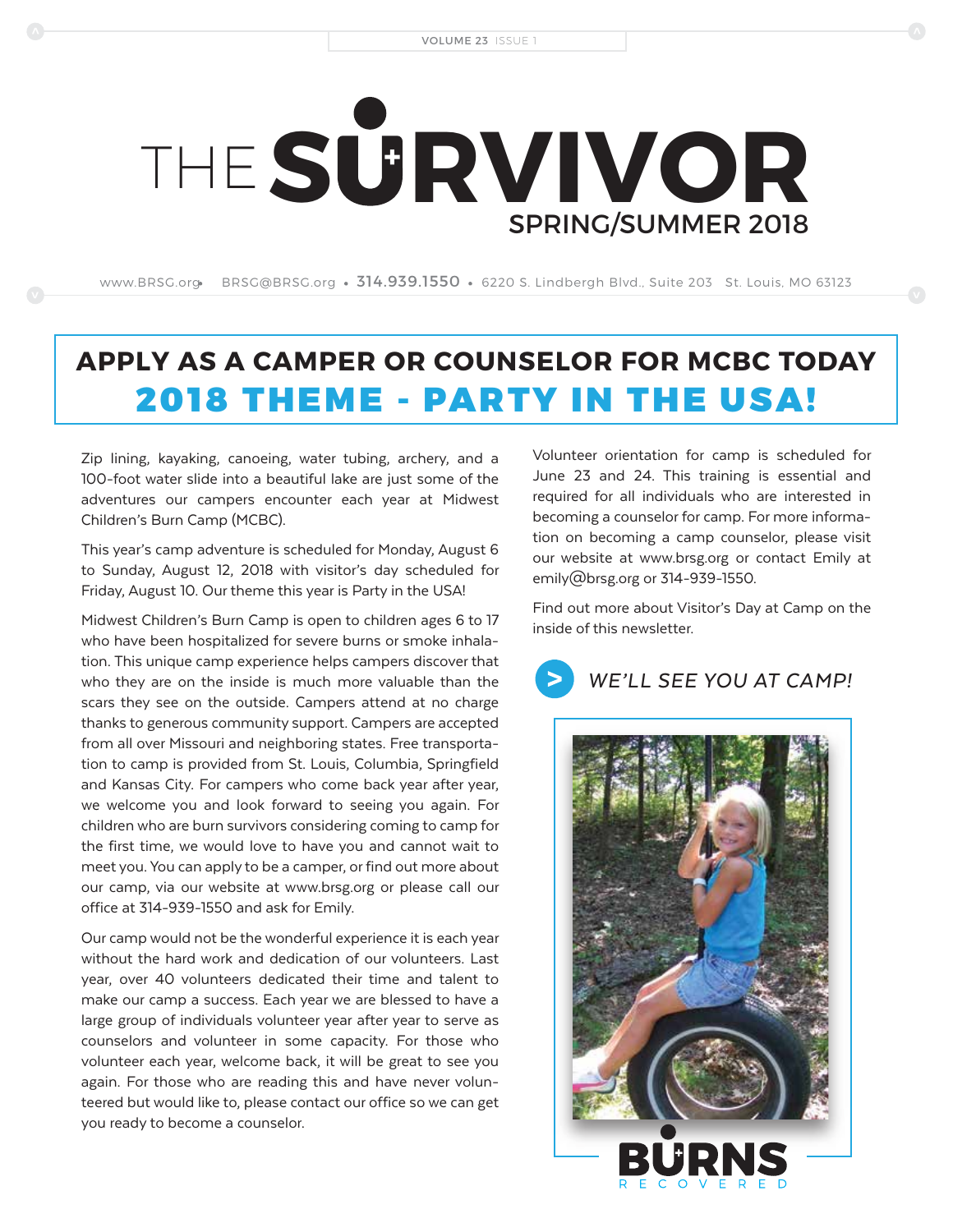**BRYAN'S**BITS

By Bryan Sanger, Board President, Burns Recovered, Midwest Children's Burn Camp



#### **BOARD OF DIRECTORS & STAFF**

#### **OFFICERS :**

Bryan Sanger, Esq., President Sheri Sherman, Vice President Matt Erker, CFP, CPA, Treasurer Rebecca Williams, Secretary Kanisha Anthony Faith Berger Gregg Favre Jeff Litt, MD Jeff Sadtler Brad Shelton Michael Smock, MD Renee Silver, LCSW Bethany Westlake

#### **EXECUTIVE DIRECTOR :**

Lynn Huelsmann, MPA, CFRE

#### **PEER SUPPORT & EDUCATION DIRECTOR :** Mark Esker, MSW

**CAMP OPERATIONS & OFFICE DIRECTOR :** Emily Stichling

**CAMP DIRECTOR :**  Larry Conley

#### *Many Hands Make Light Work*

Many of us probably heard the saying many hands make light work when our parents were encouraging us to clean up our rooms. We have probably caught ourselves repeating this phrase to our own children! No matter how old, the phrase still rings true. So much of life is handled more easily with additional human capital.

For 22 years, Midwest Children's Burn Camp (MCBC) our largest and longest running program has been volunteer driven. Our camp director, Larry Conley, has dedicated 15 years of his life to further our mission and over 40 volunteers, year in and year out, have donated one week of their time and talent to ensure our youth burn survivors have the times of their lives at our week long residential summer camp.

Volunteers also play a critical part in our work with newly injured burn survivors. Burn Survivor peer support volunteers meet individually with burn patients and their family members in the burn unit at Mercy Hospital in St. Louis and University Hospital in Columbia. Individualized peer support provides burn patients with practical solutions to adjust and cope with their injuries, emotional support, as well as easing the transition from the hospital to home and eventually back to work or school.

Our Board of Directors saw a dramatic increase in volunteers last year. Five new directors joined the Board in 2017 and this year we have already added a new director, Matt Erker, our new board treasurer. You can learn more about all of them and their dedication to our mission in a separate story in this newsletter.

Despite the many existing volunteers who help us fulfill our mission, we are always looking for more. We need more burn survivors to step forward and assist us by serving as a beacon of hope for newly burn injured individuals through our peer support program. These volunteers are the foot soldiers of our program and a critical piece of a burn survivors' recovery. If you would like to learn more about volunteering as a peer supporter call our office and ask to speak with Mark.

Despite the fact that we have a dedicated group of volunteers for camp, we always need more. Life happens to all of us, including our volunteers, and there are some years that some of our most dedicated volunteers cannot commit for another weeklong camp experience. Although these situations are challenging, we are always interested in welcoming new faces into the fold. This new energy enriches the camp experience for all of us. If you are over the age of 21 and interested in serving as a role model in a youth burn survivor's life, contact our office and ask for Emily.

Although our board has grown exponentially in the last 12 months, we need individuals interested in serving on three of our four committees. If you have a background in fundraising, marketing, public relations or finance, then you may be interested in serving on our finance, nominating, or fundraising committees. These committees meet quarterly and are a great way to volunteer your time and professional expertise without overcommitting yourself.

For those of you who are reading this, who have committed your time and talent to our mission, we thank you. We could not fulfill our mission without you. For those of you who might be interested in joining us, thank you as well. We look forward to your call or email and eager to add you to the Burns Recovered family. Have a great spring and summer!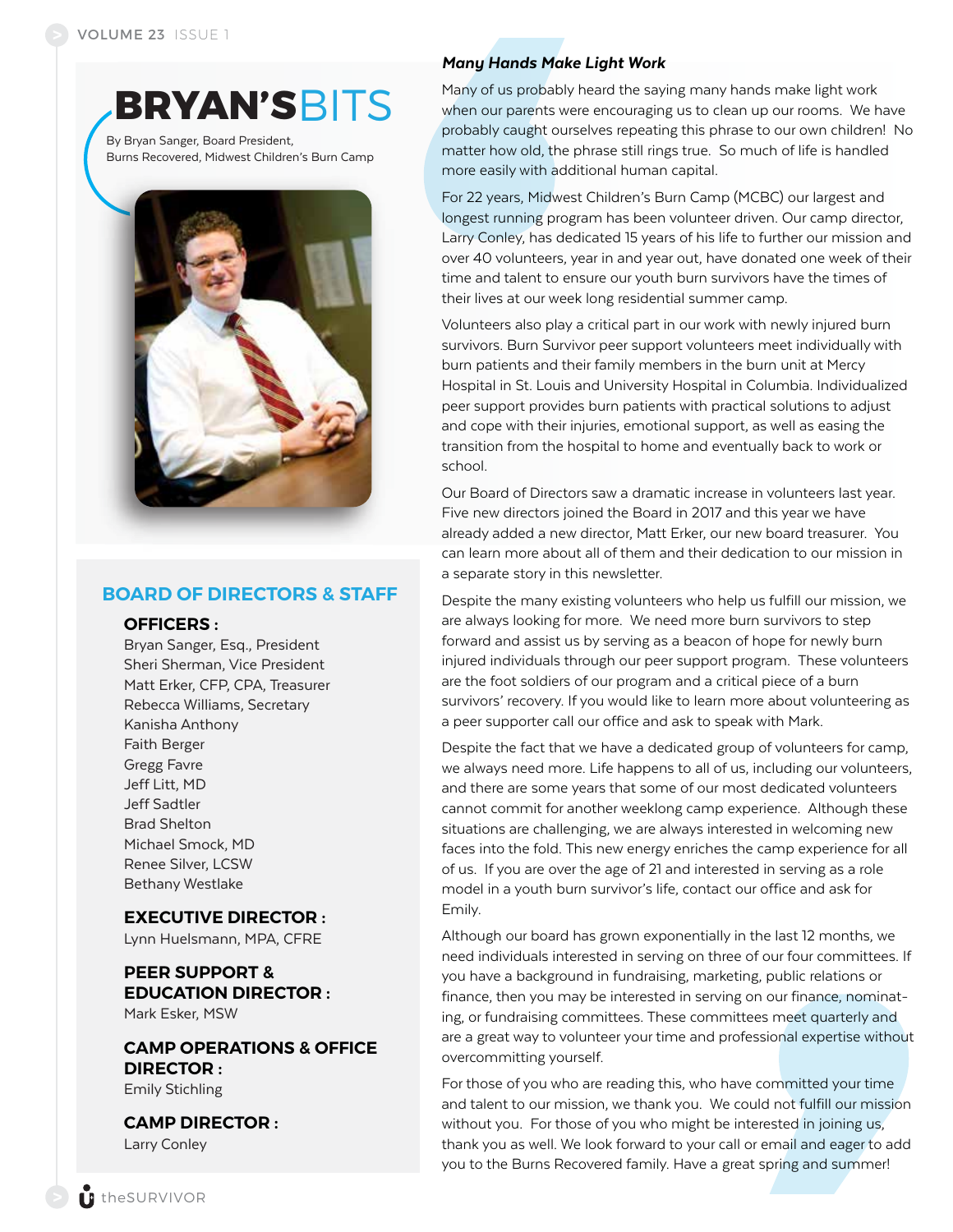#### **BURNS RECOVERED SURVIVOR & CO-SURVIVOR ASSISTANCE**

by the numbers for **2017**

*Peer support staff and volunteers provided a total of 1,098 visit/impressions. This number includes visits and does not include a unique number. Patients and significant others could be counted multiple times.*



#### **YOUTH FIRE SETTERS PREVENTION PROGRAM**

This program was designed to work with children who display a risk for fire-setting and/or fire play. Referrals can come from the court, a juvenile office, police officers, fire departments, school counselors, a parent, or anyone concerned about a child's interest in fire setting.



*Total 15 children, 20 sessions*

*Total Attendees 56, includes children, parents and professionals*

#### **COLLEGE SCHOLARSHIPS TO YOUTH BURN SURVIVORS**



*7 Individuals from three states received scholarships*

*Illinois, Missouri, and Kansas*

*Total Dollars Awarded in 2017: \$4,000*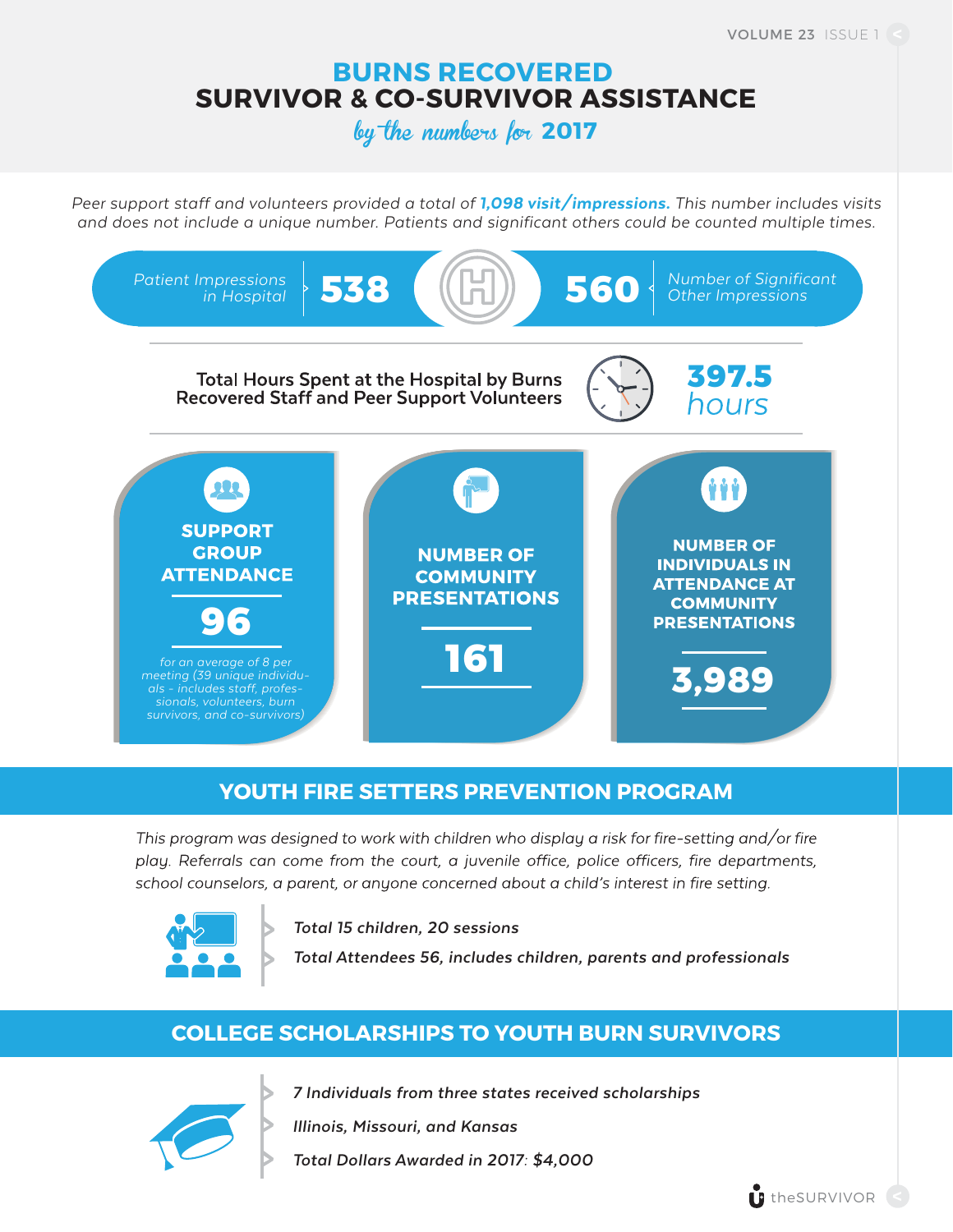### **MIDWEST CHILDREN'S BURN CAMP REPORT**



How many campers we're eligible for the Summer Food Service Program?

*In order to be eligible, the campers family must be using food stamps or the family is living below the Federal Poverty Level*

 $32$  Eligible campers 19 Ineligible campers

theSURVIVOR

 $\bm{\nabla}$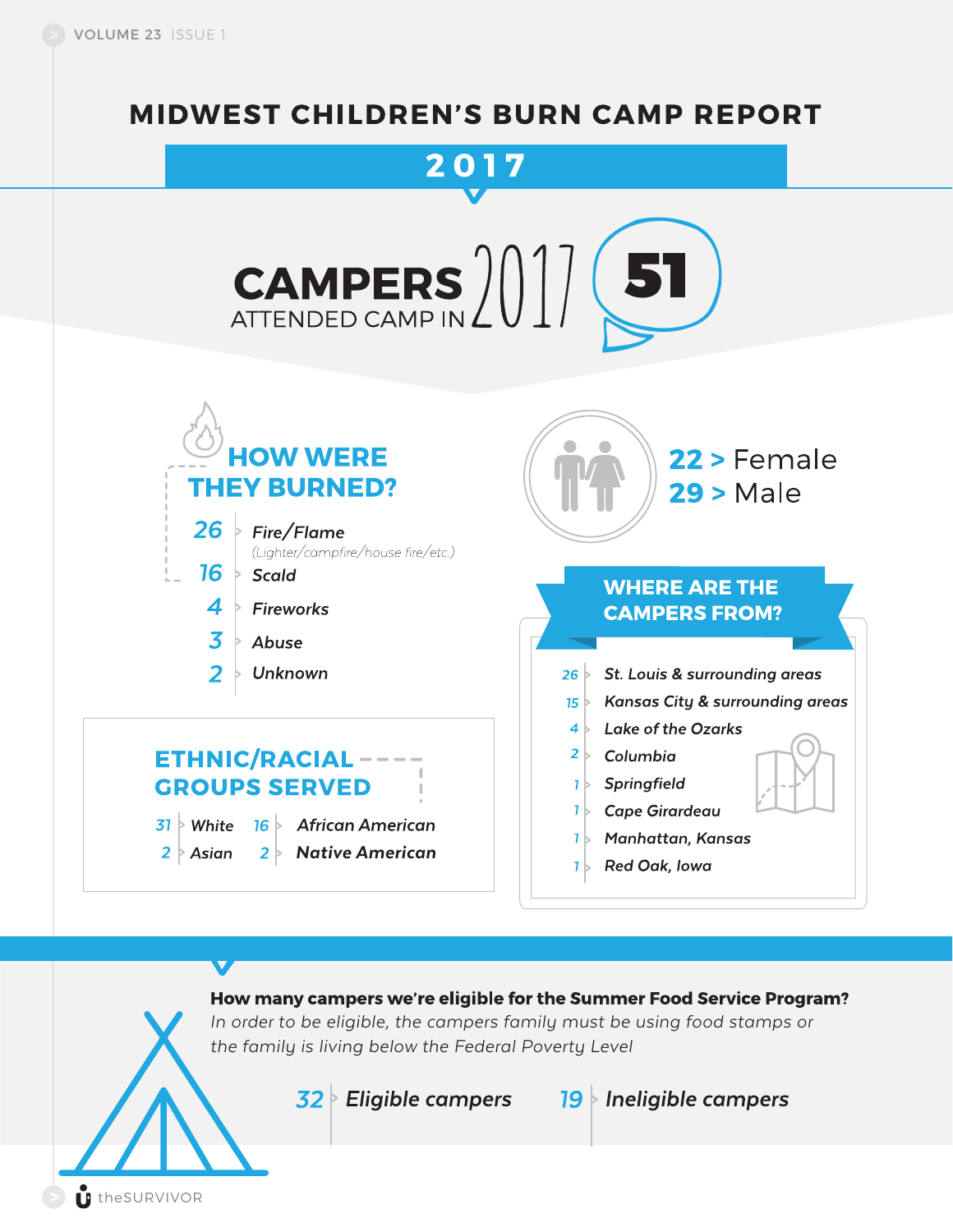### SCHOLARSHIP APPLICATION PROCESS opens in  $Q$ pill

 Each year the Burns Recovered Board of Direc-**>** tors awards scholarships to burn survivors who have an affiliation with our organization and need financial assistance to pursue education after high school or who need to be retrained as a result of their burn injuries.

In order to apply for a scholarship, a burn survivor must be at least 17 years old and have a relationship with Burns Recovered by attending Midwest Children's Burn Camp (MCBC) and/or has participated with BRSG programs or services as an adult. You must have applied and been accepted to a two-year college, four year university, trade school, or other training program approved by the BRSG Board of Directors.

The Burns Recovered Board of Directors evaluates each application and selects the recipients based on need. Scholarship values are determined annually by the Board of Directors. If someone has received a scholarship in the past that does not exclude them from applying again this year. The application process opens on April 1 and concludes on May 15. Winners are notified by June 15. The scholarship funds are distributed in July or August.

A scholarship application form must be completed. Along with an applicant's application, two letters of recommendation from a teacher, counselor or youth advisor addressing the question of why the applicant is

deserving of and in need of a scholarship. Letters of recommendation from a parent, guardian, or grandparents will not be accepted. Also, the letters must come from two different individuals. Applicants must also include a one-page essay by the applicant describing their educational goals and their plan to achieve those goals. We also need a headshot appropriate for publication in a newsletter and on our website. Please note that if you are a previous scholarship recipient, you must provide proof of a minimum GPA of 2.0 for entire term the scholarship was awarded and proof of completion of a one-year term.

If awarded a scholarship, the student must maintain a 2.0 grade point average (GPA) for the entire term the scholarship is awarded, which is one year. The scholarship money can only be used for tuition and or school supplies (books, required material, or classroom fees). Disbursement will be made directly to the school/training facility on behalf of the successful applicant. Under no circumstances will funding be directly distributed to the applicant.

You can find out more information or download all the materials you to need to apply by visiting our website at www.brsg.org.

Good luck and we look forward to receiving your applica-<br>tion!

### **>**

### BURNS RECOVERED NOW ACCEPTS STOCK GIFTS

Donating stock is a wonderful way to help Burns Recovered support burn survivors. Making a gift of securities is simple and offers a number of valuable financial benefits:

- > You can donate appreciated stocks.
- > The total value of the stock upon transfer is tax-deductible
- > There is no obligation to pay any capital gains taxes on the appreciation.
- > You may also make a charitable donation from a traditional or Roth IRA.

If you have questions, please contact Executive Director, Lynn Huelsmann at 314-939-1550.

**DTC # for Charles Schwab: 0164 Code 40**

**Custodian of the Account: Charles Schwab & Company Account Registration: BURNS RECOVERED SUPPORT GROUP 6220 SOUTH LINDBERGH BLVD SUITE 203, ST. LOUIS, MO 63123**

**Account Number: 3967-7671**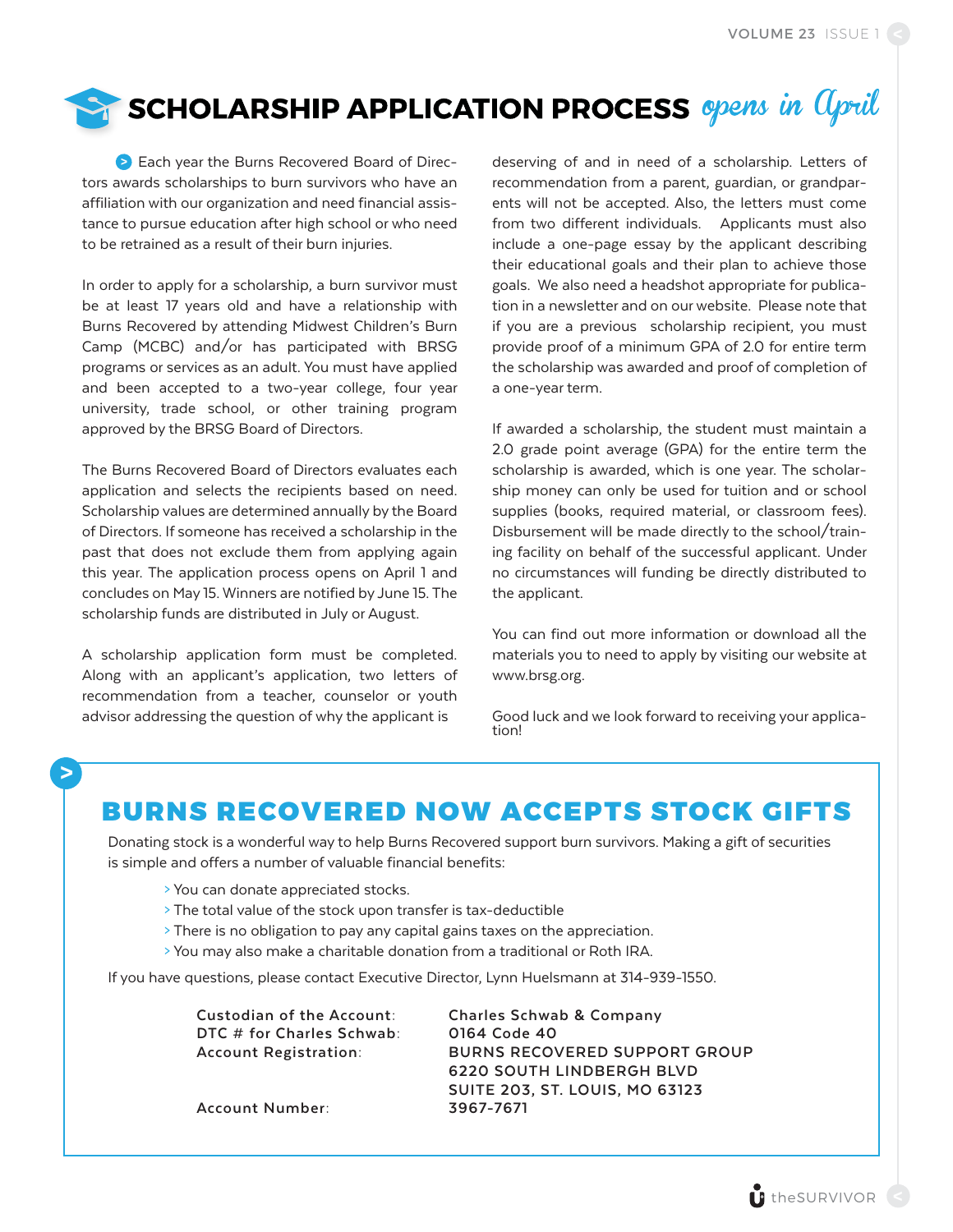BURNS RECOVERED *Invites you & your family to a special night.*



when: SUNDAY, APRIL 29 time: 6 P.M. – 8 P.M. where: THE MAGIC HOUSE 516 S. Kirkwood Rd. Saint Louis, MO 63122

#### **roven:** 314-939-1550 (prior to April 26)

The Magic House Museum has invited Burns Recovered to enjoy a fun-filled evening for our burn survivors' families. You will be able to touch an electronically charged ball and make your hair stand up on end; transform your silhouette into a kaleidoscope of color; lift yourself with a pulley; freeze your shadow on a wall; make a 3-dimensional image of yourself; and zoom down a 3-story slide. These are just some of the fun things you will be able to do at the magic house!

Come have fun with us!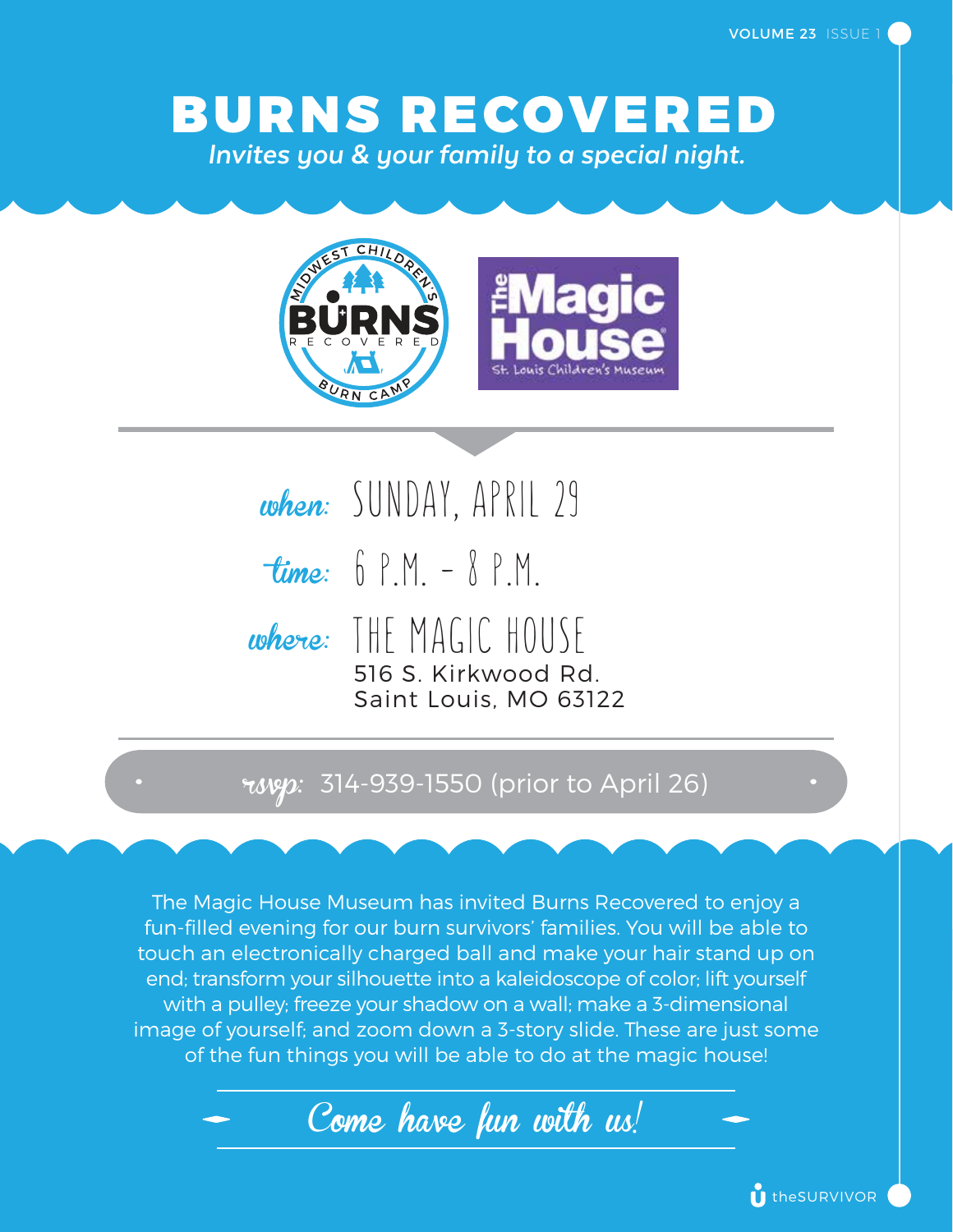### BURNS RECOVERED WELCOMES FIVE NEW MEMBERS TO THE BOARD OF DIRECTORS

*Burns Recovered is pleased to welcome five new members to the Board of Directors for three year terms.* 





Jeff Litt







As board treasurer, Matt Erker will be responsible for leading the financial oversight of the organization in partnership with the entire Board of Directors. Matt began working at Moneta in May of 2016. He is a graduate of DePaul University with a degree in Business Management. He is also a certified public accountant (CPA) and a certified financial planner (CFP). Prior to Moneta, he worked in various public and private accounting and finance roles in Chicago. Matt enjoys competing in triathlons when he is not working.

A fourth generation public servant, Gregg Favre is the Deputy Director and Chief of Operations of the Missouri Department of Public Safety. Prior to assuming command of the state's largest cabinet department, Gregg worked as a member of the St. Louis Fire Department, ultimately serving as Captain on the Fire Chief's command staff. Gregg completed his graduate education at United States Naval Postgraduate School and The George Washington University School of Medicine, graduating from both with honors. He is a former Harvard fellow, completing a post-graduate research project for the Kennedy School of Government and the School of Public Health.

Jeff Litt, MD, serves as the Burn and Wound Program Director at University Hospital in Columbia Missouri. Jeff attended medical school at Lake Erie College of Osteopathic Medicine, completed his residency at York Hospital and his fellowship at Vanderbilt University Medical Center. He has received several awards for his work in the medical field, including honors from the Phoenix Society and the ABA World Burn Congress. In his free time, Jeff enjoys photography and beekeeping.

Jeff Sadtler serves as the Chief of the West County EMS and Fire Protection District and is responsible for leading the District's more than 60 personnel. Prior to being promoted to Chief, Jeff has served as Paramedic/Firefighter/Rescue Technician, Deputy Chief and Assistant Chief for West County. Jeff is a graduate of the University of Missouri in Columbia with a Bachelor's Degree in Biology. In his spare time, he enjoys coaching baseball and hockey.

Brad Shelton began his fire service career with Metro West Fire Protection District in 1997 as a volunteer firefighter. His career path includes working as a firefighter and paramedic, rising to a lieutenant and eventually captain. In 2015 he was promoted to the rank of Battalion Chief, Chief Medical Officer and in 2017 he was elevated to one of three Deputy Chief's for Metro West Fire Protection District. Brad is a graduate of Murray State University and holds a Bachelor's degree in Elementary Education and an Associate's degree in Fire Science. Brad is married with three children, and resides in Wildwood, Missouri.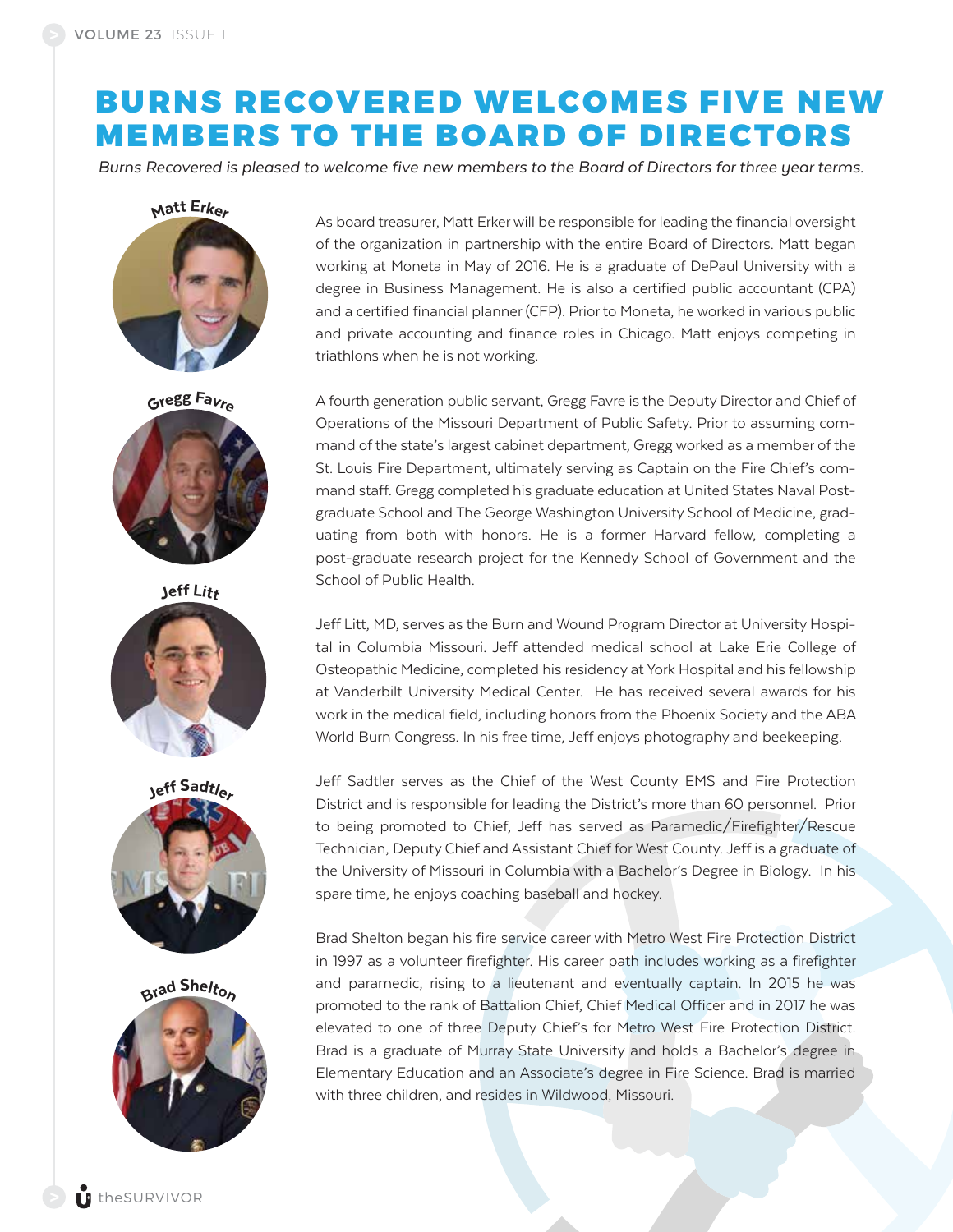### VISITOR'S DAY AT CAMP

#### SCHEDULED FOR FRIDAY, AUGUST 10

We invite you to join us for Midwest Children's Burn Camp Visitors' Day, scheduled for Friday, August 10 from 11:00 am to 3:00 pm at our host facility, Camp Sabra in beautiful Lake of the Ozarks in Rocky Mount, Missouri.

Visitor's Day is an opportunity for family members of campers, donors, volunteers, board members and supporters of Burns Recovered to enjoy the MCBC camp experience.

Twenty-two years ago, during our very first year of camp, MCBC hosted 17 campers. This year, we anticipate 80 campers between the ages of 6 and 17 will join us for a week of camp activities and learning that who they are on the inside is far more important than the scars we see on the outside. We would love to share the excitement of our camp with you! Please help us celebrate by joining us for a tour of camp, lunch with our campers, a meet and greet with camp staff and volunteers, and some wonderful fun far away from the hustle and bustle of your daily life.

If you would like to join us, RSVP to Lynn Huelsmann, executive director by Monday, July 1. You can RSVP via email at lynn@brsg.org or call 314-939-1550. Once your RSVP is received, we will provide additional information on driving directions to the camp as well as your itinerary and attire for the day.

*We hope to see you at camp!*



### MAKING CAMP A SUCCESS IS JUST A CLICK AWAY

What do digital cameras, red white and blue, and glitter tattoos all have in common? They are just some of the items included on our camp wish list this year to ensure a wonderful camp experience for all!

Our theme this year is Party in the USA and you cannot have a party without decorations, glow sticks, and glitter tattoos! And speaking of party, since many of our kids do not have the financial means to celebrate their birthdays at home, we celebrate our campers' birthdays each year at camp including party hats and a birthday lunch.

We have made it easy for you to get involved, visit this Amazon link https://amzn.to/2GDv7ia and pick from the list of needed items. Regardless of what or how many you choose, all the items will help enhance our camp experience!

Thanks in advance for helping to make a child's camp experience awesome!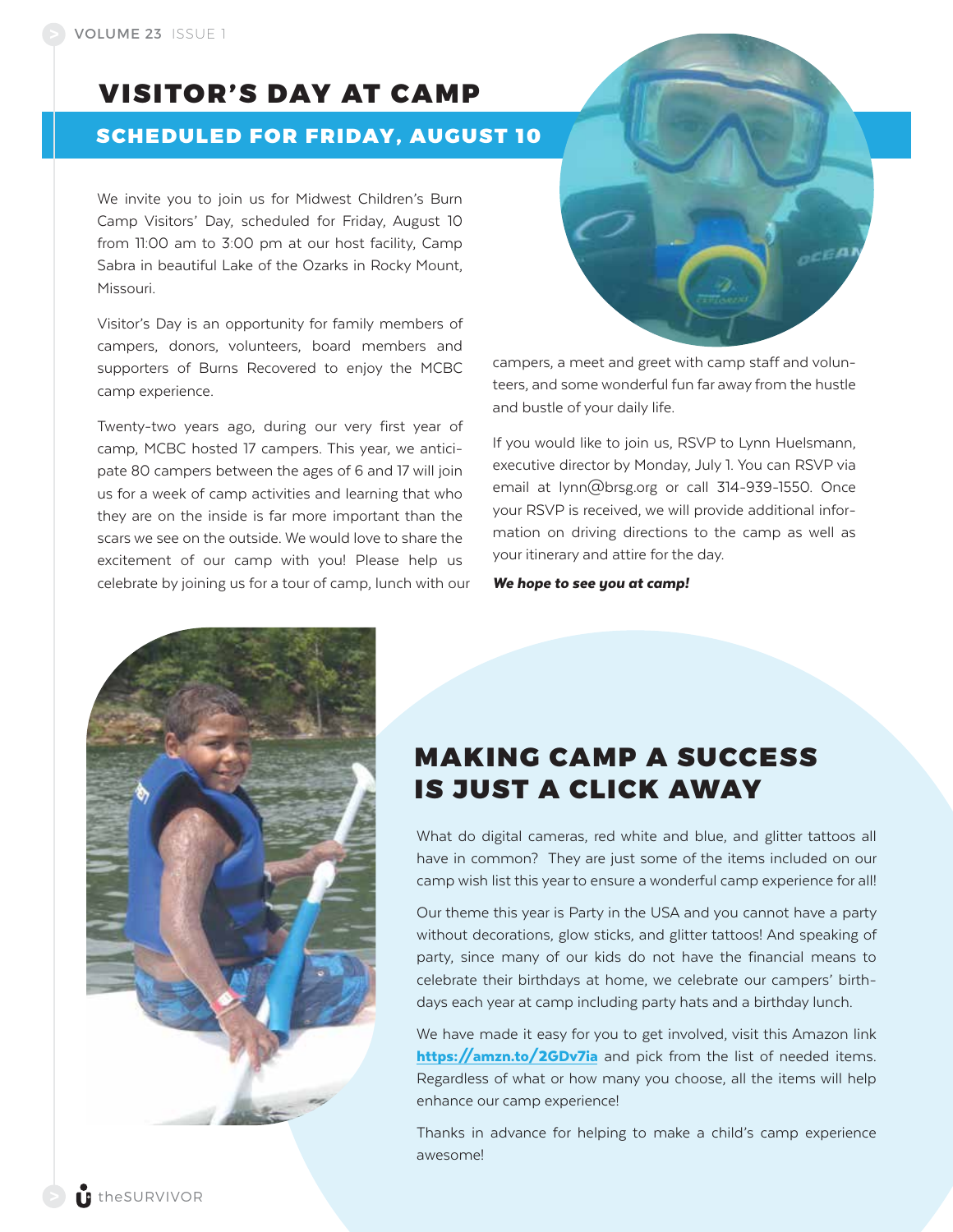

Apr 5 < Peer Support Group St. Louis < 6 pm < Mercy Hospital, 5th Floor, Burn Unit April 8 < Tip a Firefighter event at the Old Spaghetti Factory in St. Louis from 11:30 am to 9:30 pm. A portion of the proceeds benefit Midwest Children's Burn Camp Apr 10 < Peer Support Group Columbia < 4 pm < University Hospital, Waiting Room of Burn Center

- Apr 12 < BRSG Board Meeting
- Apr 29 < BRSG Day at the Magic House

May 8 < Peer Support Group Columbia < 4 pm < University Hospital, Waiting Room of Burn Center May 10 < Peer Support Group St. Louis < 6 pm < Mercy Hospital, 5th Floor, Burn Unit (May and June Support Groups in St. Louis are moved due to scheduling conflict. We will resume having the support group on the first Thursday of each month, beginning in July 2018)

May 31 < BRSG Day at the Ballpark, Cardinals vs. Pittsburgh Pirates. Burn Survivors and their families are welcome but you must have a ticket. Contact the office for more info.

June 12 < Peer Support Group Columbia < 4 pm < University Hospital, Waiting Room of Burn Center June 14 < Peer Support Group St. Louis < 6 pm < Mercy Hospital, 5th Floor, Burn Unit (May and June Support Groups in St. Louis are moved due to scheduling conflict. We will resume having the support group on the first Thursday of each month, beginning in July 2018)

June 14 < BRSG Board Meeting

June 23 & 24 < MCBC Volunteer orientation in Columbia, Missouri

July 5 < Peer Support Group St. Louis < 6 pm < Mercy Hospital, 5th Floor, Burn Unit July 10 < Peer Support Group Columbia < 4 pm < University Hospital, Waiting Room of Burn Center

Aug 2 < Peer Support Group St. Louis < 6 pm < Mercy Hospital, 5th Floor, Burn Unit

Aug 10 < Visitor's Day at Midwest Children's Burn Camp

Aug 6 – 12 < 22nd Annual Midwest Children's Burn Camp (MCBC)

Aug 14 < Peer Support Group Columbia < 4 pm < University Hospital Waiting Room of Burn Center Aug 23 < BRSG Board Meeting

Sept 6 < Peer Support Group St. Louis < 6 pm < Mercy Hospital, 5th Floor, Burn Unit Sept 11 < Peer Support Group Columbia < 4 pm < University Hospital, Waiting Room of Burn Center Sept 12 < More than a Fashion Show at Neiman Marcus

Oct 4 < Peer Support Group St. Louis < 6 pm < Mercy Hospital, 5th Floor, Burn Unit Oct 9 < Peer Support Group Columbia < 4 pm < University Hospital, Waiting Room of Burn Center

Nov 1 < Peer Support Group St. Louis < 6 pm < Mercy Hospital, 5th Floor, Burn Unit Nov (date TBD) < Trivia Night at Crestwood Community Center

Nov 13 < Peer Support Group Columbia < 4 pm < University Hospital, Waiting Room of Burn Center

Dec 1 < BRSG Holiday Party

Dec 6 < Peer Support Group St. Louis < 6 pm < Mercy Hospital, 5th Floor, Burn Unit

Dec 11 < Peer Support Group Columbia < 4 pm < University Hospital, Waiting Room of Burn Center Dec 13 < BRSG Board Meeting